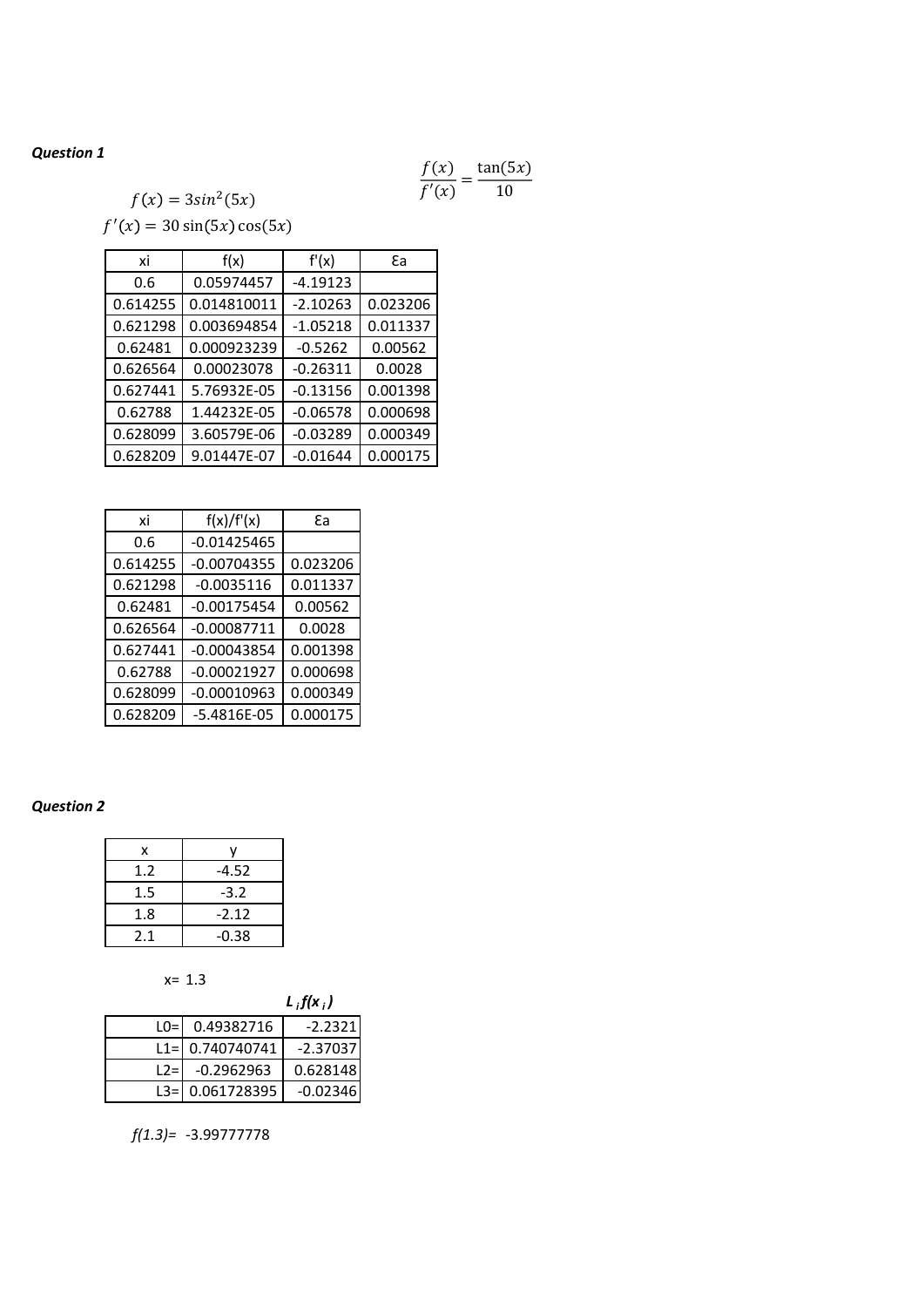### **Question 3**

|     | x    |      | ln(y)    | $x\ln(y)$ | $x^2$ | <b>SSE</b>  |
|-----|------|------|----------|-----------|-------|-------------|
|     | 2.1  | 160  | 5.075174 | 10.65787  | 4.41  | 1.88332E-05 |
|     | 2.3  | 225  | 5.4161   | 12.45703  | 5.29  | 0.088826246 |
|     | 2.5  | 315  | 5.752573 | 14.38143  | 6.25  | 0.313618103 |
|     | 2.6  | 374  | 5.924256 | 15.40307  | 6.76  | 0.002011293 |
|     | 2.8  | 525  | 6.263398 | 17.53752  | 7.84  | 0.026768365 |
|     | 3    | 738  | 6.603944 | 19.81183  | 9     | 0.237087564 |
|     | 3.1  | 874  | 6.77308  | 20.99655  | 9.61  | 6.98022E-05 |
| sum | 18.4 | 3211 | 41.80853 | 111.2453  | 49.16 | 0.668400207 |

D= 1.697869878  $ln(C) = 1.509674194$ 

C= 4.525256198

# **Question 4**

$$
\int_{\frac{\pi}{3}}^{\frac{4\pi}{3}} \frac{\cos^2(x)}{1+\sin(x)} dx
$$

solution:  $y = x + cos(x)$ 

 $h = \pi/6 = 0.523598776$ 

| n= 6     |             |  |  |
|----------|-------------|--|--|
| x        | f(x)        |  |  |
| 1.047198 | 0.133974596 |  |  |
| 1.570796 | 1.87624E-33 |  |  |
| 2.094395 | 0.133974596 |  |  |
| 2.617994 | 0.5         |  |  |
| 3.141593 | 1           |  |  |
| 3.665191 | 1.5         |  |  |
| 4.18879  | 1.866025404 |  |  |

 $I = 2.141161059$ 

| true value= 2.141592654 |
|-------------------------|
| 0.000431595             |
| 0.000201531             |